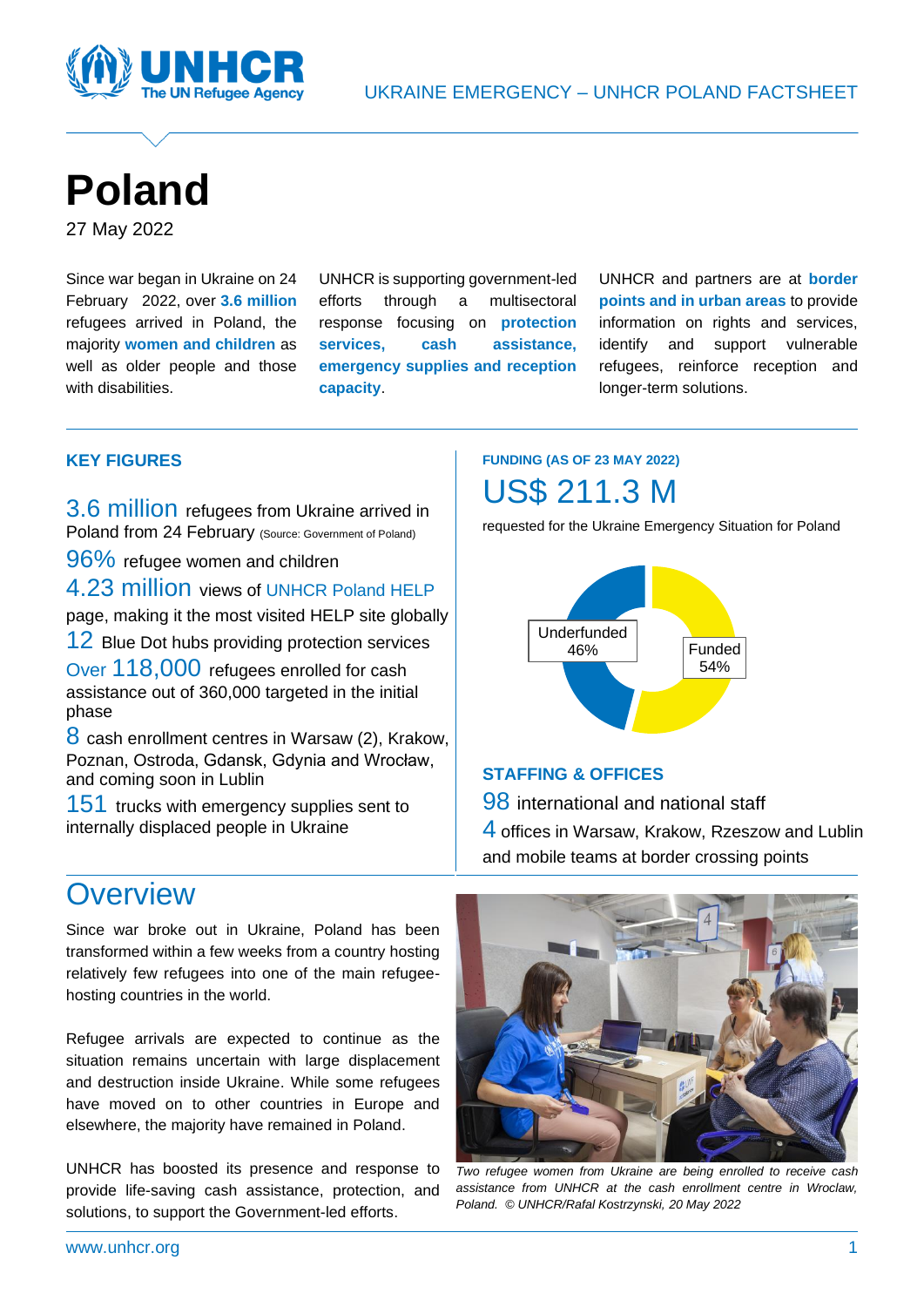

## Main Activities

In close collaboration with government authorities, UN Agencies, partners, and civil society organizations, UNHCR undertakes the following activities:



#### Protection Information and Communication with Communities

**To address critical gaps in information, UNHCR has quickly set up and regularly updates a [UNHCR](https://help.unhcr.org/poland/)  [HELP page for Poland](https://help.unhcr.org/poland/)**, which has become the most visited HELP page worldwide, including from within Ukraine. The page includes a **[child-friendly HELP page in English, Polish and Ukrainian](https://help.unhcr.org/poland/information-for-new-arrivals-from-ukraine/are-you-under-age-18/)**. UNHCR has developed and circulates practical, safety and legal information to refugees at border points, in reception centres and urban areas, in the form of leaflets, posters, digital materials, social media and via apps like Telegram, which are widely used by people from Ukraine.



#### Blue Dots – Safe Spaces, Protection and Support Hubs

**Blue Dots are support hubs that bring together critical protection services and information for refugees fleeing the war in Ukraine, with a particular focus on supporting those at greatest risk**. These include unaccompanied and separated children, people with disabilities, older people, cases of suspected trafficking, survivors of gender-based violence and refugees from minorities such as the Roma and members of the LGBTIQ+ community. Established by UNHCR and UNICEF with local authorities and partners along major crossing points, reception sites, and urban centres, Blue Dots provide a safe space, support and referrals for health care, education, psychosocial support and more. In cities, UNHCR has set up Blue Dots linked to the cash enrollment centres, to identify persons at heightened risk. UNHCR is strengthening its ways of communicating with refugees including through child-friendly feedback initiatives at its Blue Dot hubs.

#### Cash Assistance

**Cash assistance is one of the most efficient and effective ways to support people forced to flee, especially in fast-changing emergencies. Cash assistance respects the dignity of choice** of refugees, allowing them to decide what they need most to support their family. In partnership with Santander Bank, and using BLIK as a payment method, refugees from Ukraine in Poland can receive cash quickly and safely. Through a one-off code received on their phones, refugees can retrieve cash from ATMs across the country without the need to open a bank account or having a card. The programme is a transitional emergency safety net, until refugees can be included in national welfare systems. Refugees receive 700 Polish zloty (some US\$170) per month for at least three months, with an additional 600 zloty for each family member, to a maximum amount of 2,500 zloty (approx. US\$600) per month for households of four members or more. Families can purchase goods and services from local businesses, which boosts the economy and fosters integration.



#### Cross-border emergency supplies to Ukraine

Poland is a transit point to Ukraine and from the onset of the emergency, **UNHCR has set up a warehouse and logistical hub in Rzeszow, south-eastern Poland and has been delivering emergency supplies by road shipment through a humanitarian corridor into Ukraine**. This key supply route allows to carry mostneeded high thermal blankets, kitchen sets, solar lamps, winter jackets, sleeping bags, mattresses, towels, clothes, and other life-saving items to UNHCR's warehouses in Dnipro, Lviv and Uzhhorod in western and central Ukraine, for distribution to the increasing number of internally displaced people.



#### [Protection from Sexual Exploitation and Abuse \(PSEA\)](https://www.humanitarianresponse.info/en/operations/bangladesh/protection-sexual-exploitation-and-abuse) and anti-trafficking

**UNHCR conducts awareness raising sessions on PSEA and anti-trafficking** with refugees, partners and government officials **through training and distribution of information, education and communication materials** in English, Ukrainian, and Polish languages. UNHCR is working with partners to establish and run complaints and feedback mechanisms – including community-based – to prevent and end sexual exploitation and abuse, including through protection desks and protection monitoring.



#### Scale-up of capacity

UNHCR has been in Poland for 30 years, working with national authorities on refugee related matters. With the Ukraine emergency, UNHCR has substantially **scaled up its presence and operations across Poland**. UNHCR currently has a Country Office and Frontex Liaison Office in Warsaw and has opened three new offices in Rzeszow, Lublin and Krakow. UNHCR increased its workforce **from 8 staff members to over 98 in Warsaw, Krakow, Lublin, Rzeszow, Poznan and Gdansk, with more being deployed to support the response**. Experts in Cash-based Interventions, Coordination, Protection, Registration and Supply helped to set up specific programmes and mechanisms. UNHCR is adapting its presence as the situation evolves and based on locations where refugees are to reach those most in need of support and ensure no one is left behind.